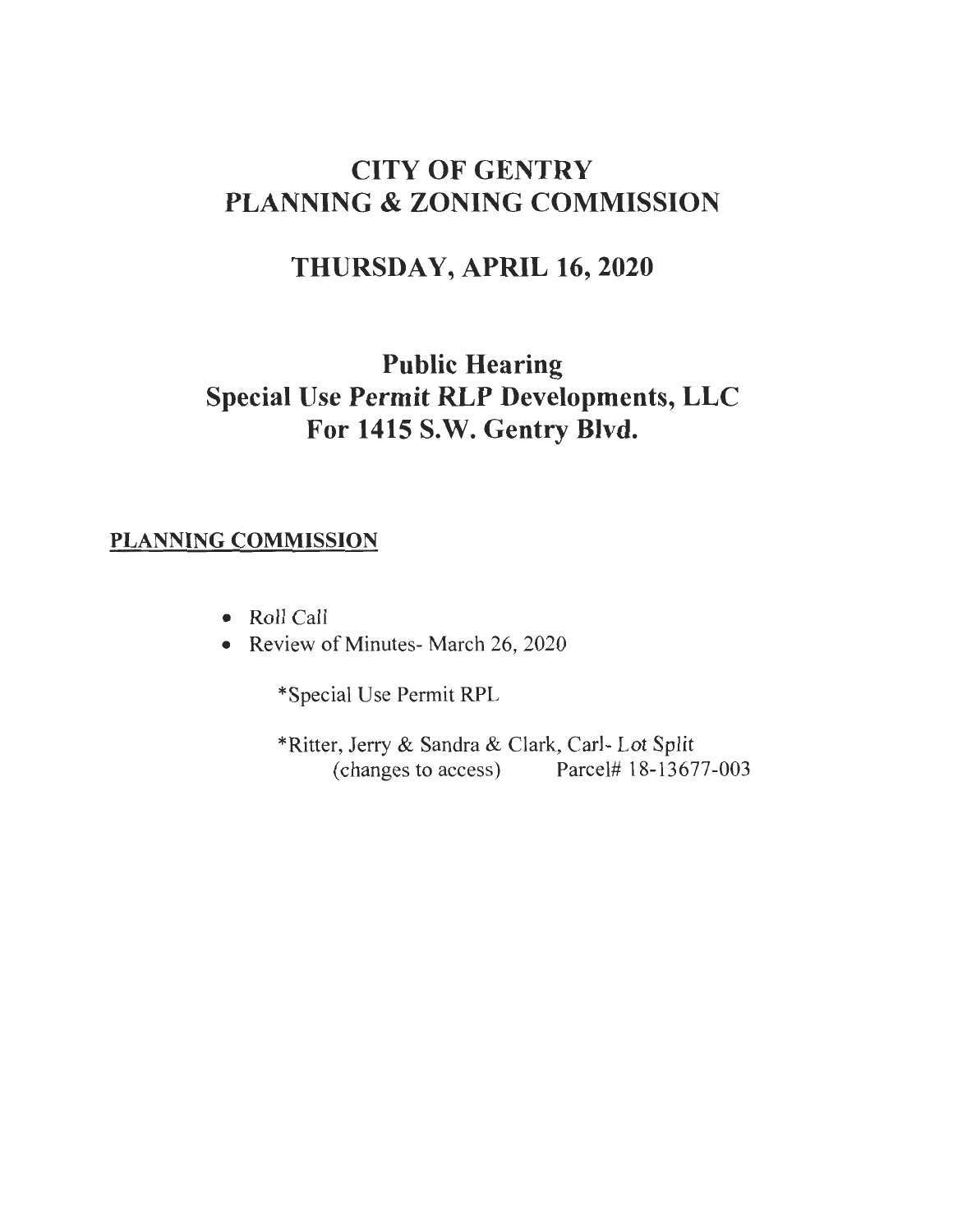# **AFFIDAVIT OF PUBLICATION**

I.  $LiSO_{2}$   $Learnons$ , solemnly swear that I am the Accounting Manager

on duty for the Northwest Arkansas Newspapers, LLC, and I do solemnly swear that

the attached advertisement:

City of Gentry Public Notice

was published in the following weekly paper(s):

- \_\_ Bella Vista Weekly Vista
- Pea Ridge Times
- Siloam Springs Herald Leader
- Siloam Sunday (Section of Arkansas Democrat Gazette)
- X Westside Eagle Observer

Of general and bona fide circulation in Benton County, Arkansas

Date(s) of Publication: March 25, 2020

Publication Charges: \$34.20

Accounting Manager on Duty

Subscribed and sworn to before me This  $25<sup>th</sup>$  day of  $m \sim$ , 2020.

Dandra OK

Notary Public My Commission Expires:  $3-16.25$ 

\*\*NOTE\*\* Please do not pay from Affidavit. Invoice will be sent.



Public Notice

You are hereby notified that a public hearing will be held before the Gentry Planning & Zoning Appeals Board on April 16, 2020 at 7:00 p.m. at the Gentry Council Chambers, 104 E. Main St. Gentry, AR 72734. This hearing is to review a special use permit requested by RLP Developments, LLC, for 1415 S.W. Gentry Blvd. For those unable to attend the meeting, you may phone 479- 736-2555 ex. 2 with comments. Written comments may be submitted to the City of Gentry, 101 W. Main Street, Gentry, AR 72734. 75250818 Mar. 25, 2020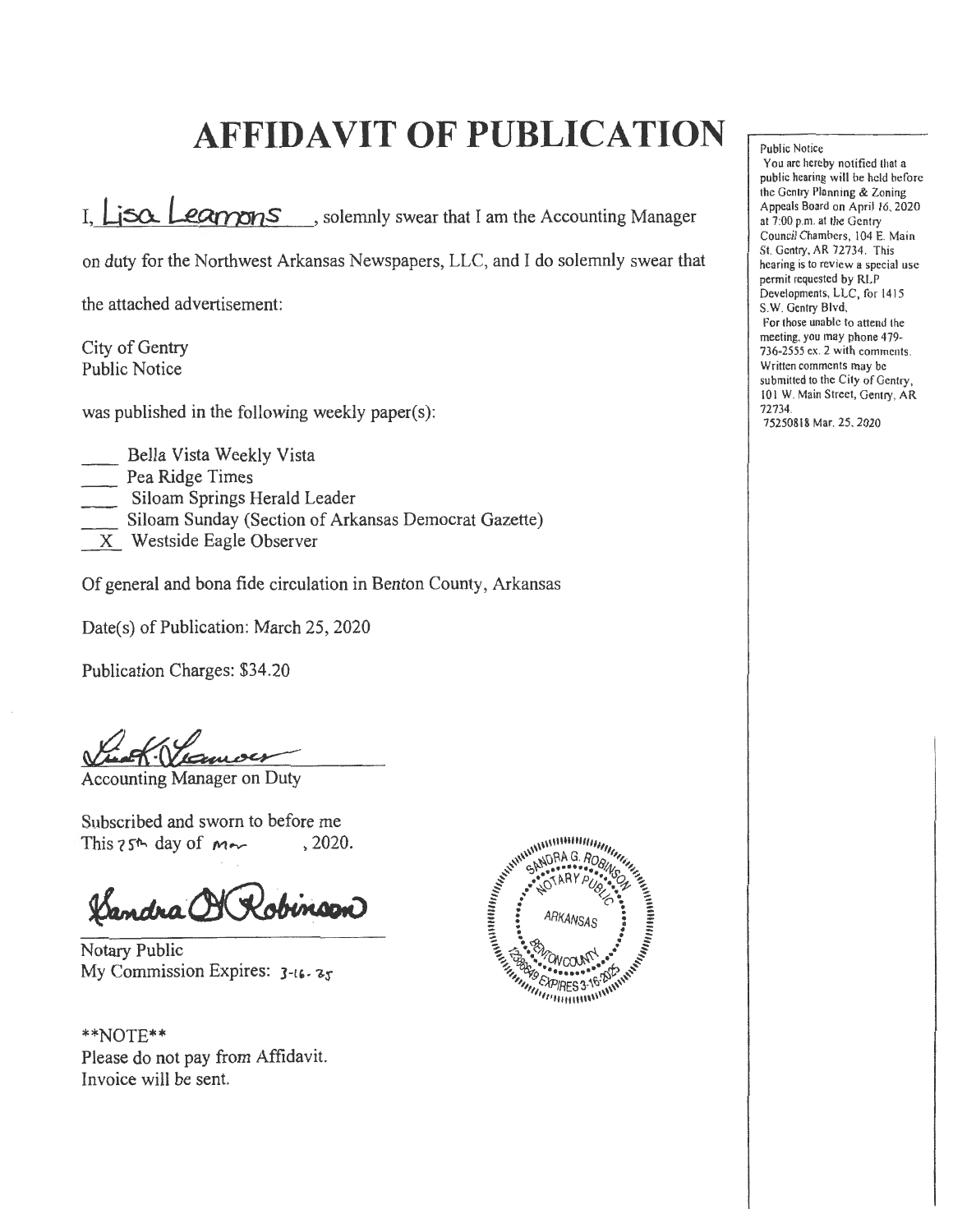## **CITY OF GENTRY PLANNING & ZONING COMMISSION**

### **THURSDAY, MARCH 26, 2020**

The Planning and Zoning Commission of the City of Gentry, Arkansas met on March 26, 2020 at 7:00 p.m. for regular meeting at the Gentry Court Chambers. Chairman Mike Parks called the meeting to order.

#### **MEMBERS PRESENT**

#### **MEMBERS ABSENT**

Danny Feemster

Jim Kooistra Jay Williams Wanda Meyer Paul Church Mike Parks Tammie Runyan

**Others in Attendance:** City Clerk Jenny Trout, City Attorney Joel Kurtz, Mark Smithson and Fire Chief Vester Cripps.

#### **Minutes of the February 20, 2020 Regular Meeting:**

At this time, by request of Mayor Kevin Johnston, Mark Smithson asked to address the Commission Members in reference to the amendment of the January 16, 2020 meeting minutes. In reviewing the minutes of the February 2 1, 2020 meeting, it was noted that a request for an amendment to the January 16, 2020 minutes had been reviewed and, in referring to the recording of said minutes, it was found that the originally presented meeting minutes were correct and no amendment was needed.

**Motion:** Meyer- To accept the original January 16, 2020 minutes as presented **Second:** Church **Roll Call:** Church-yes Kooistra-yes Parks-yes Williams-yes Meyer-yes Runyan-yes **Motion passed.** 

**Motion:** Church- To accept the February 20, 2020 minutes as presented, noting the change within the initial minutes reflects changes were to be made only to " lots adjacent to the drainage ditch" (relating to section 4-Phillips Park). **Second:** Meyer **Roll Call:** Church-yes Kooistra-yes Parks-yes Williams-yes Meyer-yes Runyan-pass **Motion passed.** 

#### **Minutes of the March 19, 2020 Regular Meeting:**

**Motion:** Kooistra- to approve minutes of the March 19, 2020 meeting as presented **Second:** Meyer **Roll Call:** Church-yes Kooistra-yes Parks-yes Williams-pass Meyer-yes Runyan-pass **Motion passed.**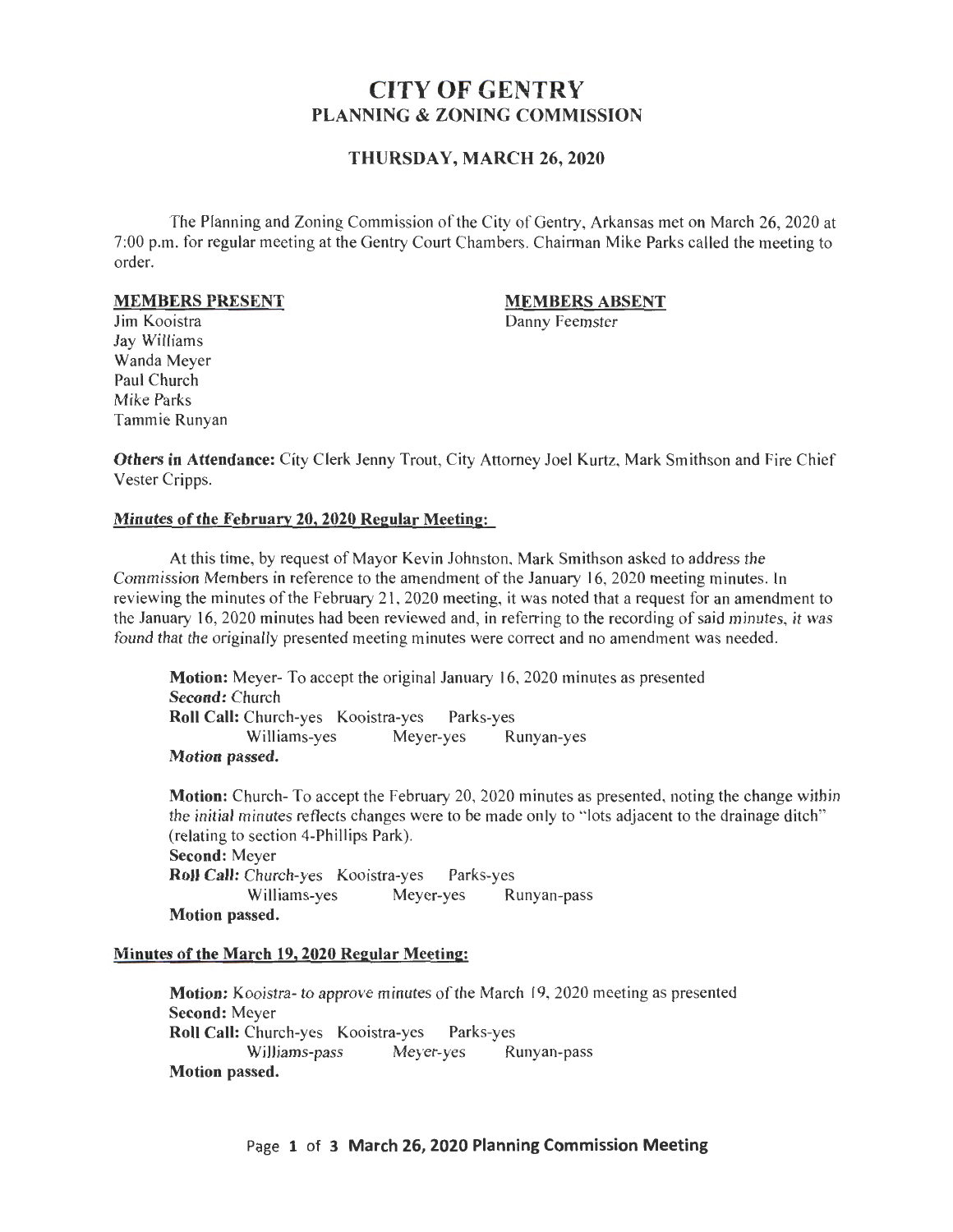### 1) Steven & Andrea Murphy- Tract Split- Old Springtown Rd. Parcel# 18-13295-000

After review and consideration of the Tract Split presented:

Motion: Church- to approve the Tract Split as presented, contingent on dissolving the existing lot line on Tract I and, that the property is purchased by the adjacent property owners, The Parkers. Second: Kooistra Roll Call: Church-yes Kooistra-yes Parks-yes Williams-pass Meyer-yes Runyan-yes Motion passed.

### 2) Ritter, Jerry & Sandra & Clark, Carl- Lot Split Parcel# 18-13677-003

After review and consideration of the lot split presented:

Motion: Williams- to deny the lot split Second: Kooistra Roll Call: Church-yes Williams-yes Motion passed. Kooistra-yes Parks-yes Meyer-yes Runyan-yes

#### 3) England, Jason & Allison- Right-of-way Vacation Parcel# 10-00676-000

After review and consideration of the right-of-way vacation:

Motion: Williams- to accept the move to vacate and present to City Council Second: Kooistra Roll Call: Church-yes Kooistra-yes Parks-yes Williams-yes Meyer-yes Runyan-yes Motion passed.

#### 4) Rustic Flats- Subdivision- 2 Preliminary Parcel# 10-00145-000

After review and consideration of the Preliminary Plat:

Motion: Meyer- to approve as presented Second: Runyan Roll Call: Church-yes Kooistra-yes Parks-yes Williams-yes Meyer-yes Runyan-yes Motion passed.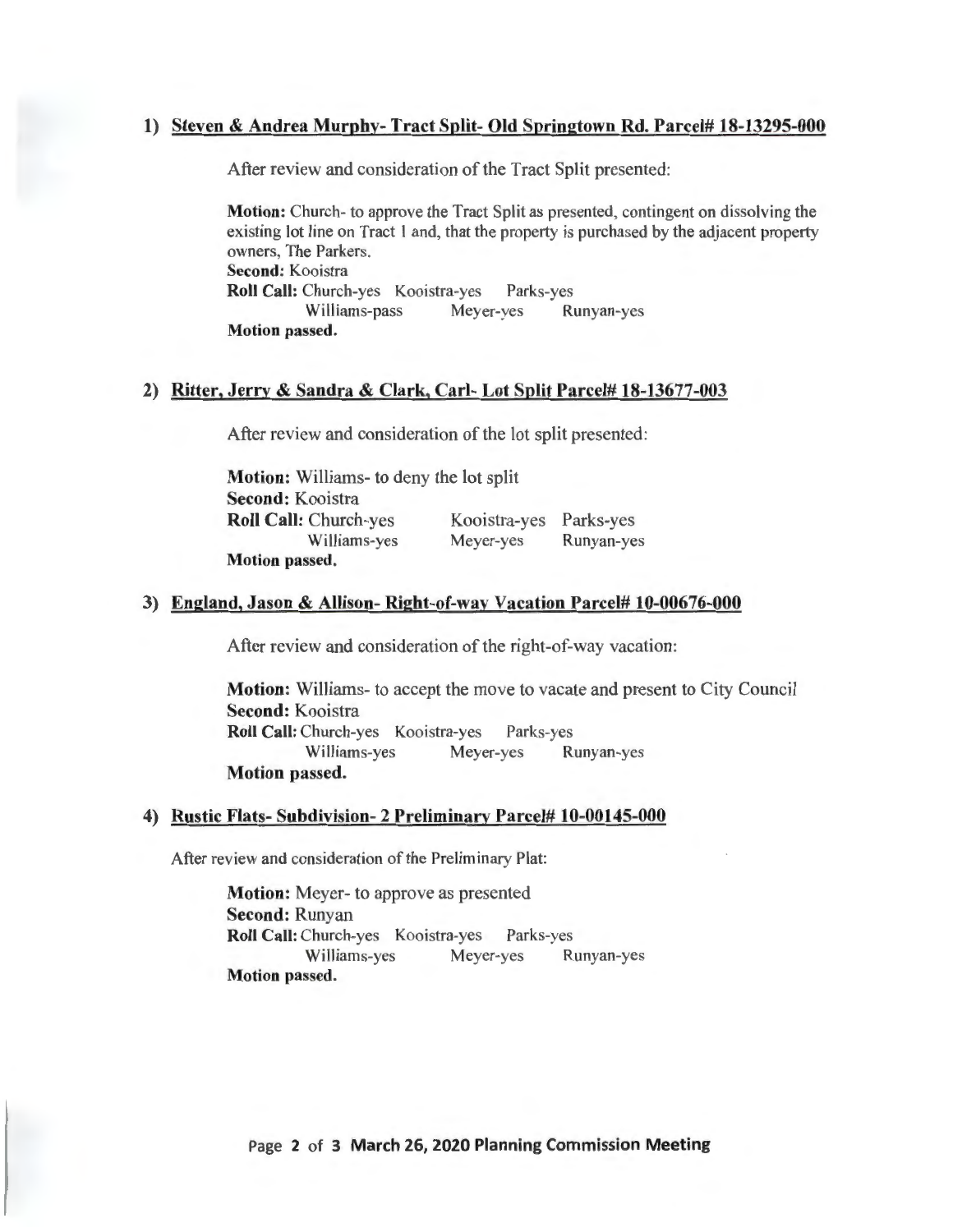At this time amended Gentry Planning Commission Bylaws were presented for review and consideration:

> **Motion:** Williams- to approve the Bylaws as amended **Second:** Meyer **Roll Call:** Church-yes Kooistra-yes Parks-yes Williams-yes Meyer-yes Runyan-yes

There being no further business, Chairman Mike Parks entertained a motion to adjourn.

**Motion:** Runyan- to adjourn this meeting **Second:** Meyer **All in Favor-** yes **NONE Opposed Motion passed, meeting adjourned.** 

Jenny Trout: Planning Commission Secretary/City Clerk

Mike Parks, Planning Committee Chairman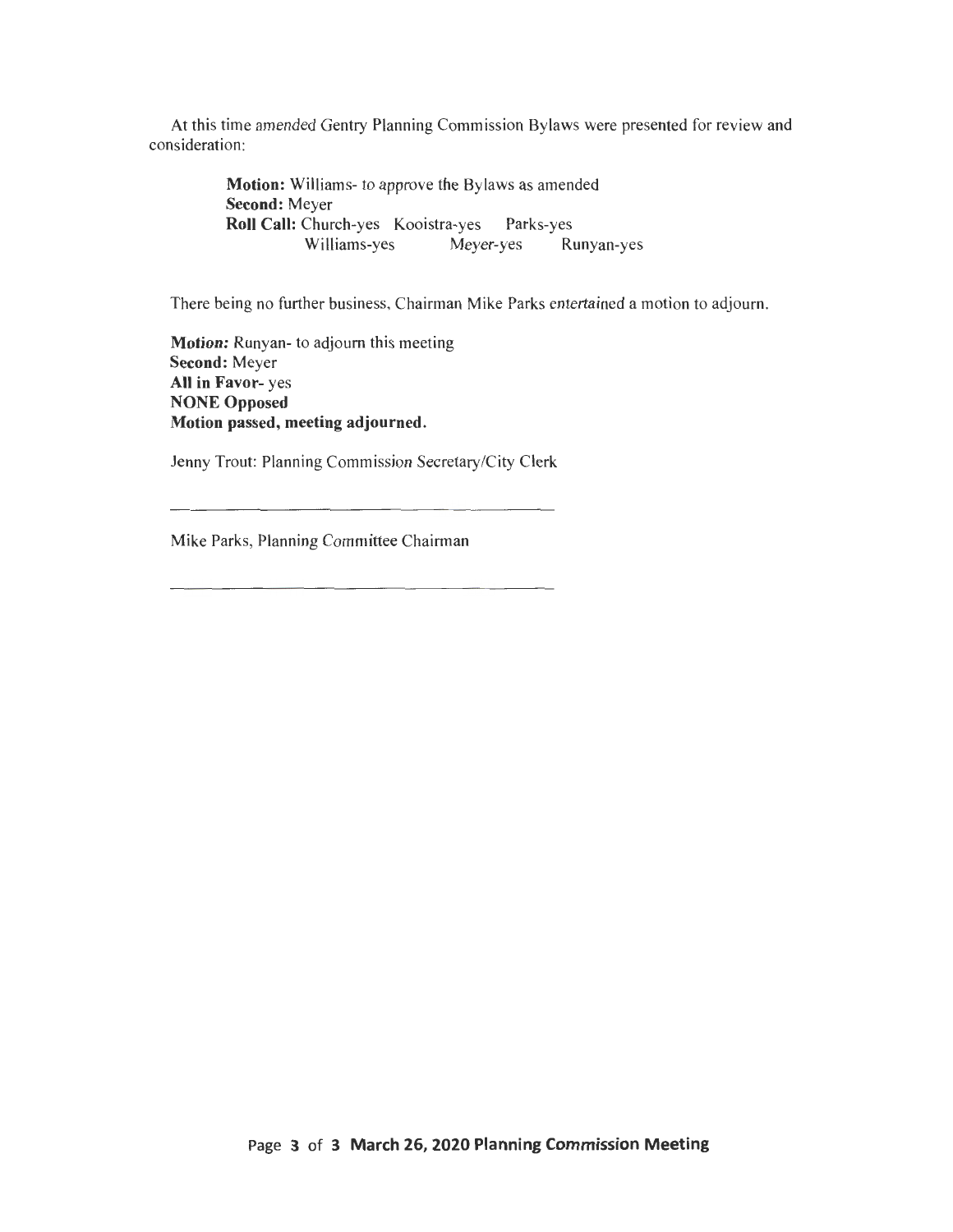

#### SURVEY DESCRIPTION TRACT 1:

A PART OF THE SOUTH HALF OF THE SOUTHEAST QUARTER OF THE NORTHWEST QUARTER LYING<br>WEST OF ARKANSAS STATE HIGHWAY SO IN SECTION 15, TOWNSHIP 18 NORTH, RANGE 33 WEST,<br>BENTON COUNTY, ANKANSAS, BEING MORE PARTICULARLY DESORIBED

BEGINNING AT A POINT S 0316'36" W 656.43' AND S 87'47'25" E 299.32' FROM THE NW CORNER OF THE SE 1/4 OF THE NW 1/4 OF SAID SECTION 15; THENCE S 87'55'50'" E 346.05' TO THE<br>WESTERLY RIGHT OF WAY OF ARKANSAS STATE HIGHWAY 59; THENCE FOLLOWING SAID RIGHT OF WAY S 05°55'30" W 78.01'; THENCE S 05°10'30" E 133.46'; THENCE LEAVING SAID RIGHT OF WAY<br>N 87°55'50" W 238.60'; THENCE N 27°42'35" W 238.91' TO THE POINT OF BECOMING AND<br>CONTAINING 1.375 ACRES. PROPERTY IS SUBJECT TO ANY E

#### SURVEY DESCRIPTION TRACT 2:

A PART OF THE SOUTH HALF OF THE SOUTHEAST QUARTER OF THE NORTHWEST QUARTER LYING<br>WEST OF ARKANSAS STATE HIGHWAY 59 IN SECTION 15, TOWNSHIP 18 NORTH, RANGE 33 WEST,<br>BENTON COUNTY, ARKANSAS. BEING MORE PARTICULARLY DESCRIBED

BEGINNING AT A POINT S 0316'36" W 656.43' AND S 87'47'25" E 299.32' AND S 27'42'35" 239.91' TO THE POINT OF BEGINNING; THENCE S 8756'30" E 238.60' TO THE WESTERLY RIGHT OF<br>WAY OF ARKANSAS STATE HIGHWAY 59; THENGE FOLLOWING SAID RIGHT OF WAY S 0510'30" E<br>403.03'; THENCE LEAVING SAID RIGHT OF WAY N 8774\*00" 460.40' TO THE POINT OF BEGINNING AND CONTAINING 1.373 ACRES. PROPERTY IS SUBJECT TO ANY<br>EASEMENT OF RECORD.

#### SURVEY DESCRIPTION OF 50' ACCESS AND UTILITY EASEMENT:

a 50° access and utility eassingit through part of the south half of the southeast<br>Quarter of the northwest quarter lying west of arkansas state highway sg in section<br>Particularly described as follows:<br>Particularly describ

COMMENGING AT THE NW CORNER OF THE SE 1/4 NW 1/4 OF SAID SECTION 15, THENCE RUN<br>S OUTIGAT W BOBLAST: THENCE S B747'25" E 200.32"; THENCE S 2742'35" E 642.50" TO THE<br>TRUE PONT OF BEGRINING : THENCE S 8744'00" E 83.07"; THEN

SURVEY DESCRIPTION OF 30' ACCESS AND UTILITY EASEMENT PER THIS PLAT:

A 30' ACCESS AND UTILITY EASEMENT THROUGH PART OF THE SOUTH HAUF OF THE SOUTHEAST<br>QUARTER OF THE NORTHWEST QUARTER LYING WEST OF ARKANSAS STATE HIGHWAY 50 IN SECTION<br>PARTICULARLY DESCRIBIED AS FOLLOWS:<br>PARTICULARLY DESCRIB

CCUIENCINC AT THE NW ~ER ~ 1H£ SE 1/4 ~ 1H£ NW 1/4 ~ SAD SECllON 15; THENCE RUN S OJ15'Je" W 5~.43'; THENCE S 87'47'2~" E 299.32'; THENCE S 2T42'J~· <sup>E</sup>5n.2J"; IHEHCE S 57'44'00" E 1SI.2&' TO THE TRUE PQNT Of BEQHNHQ; THENCE N 0510'30. W 382.59'; THENCE S 1!1~'&0" E 30.24'; lHENCE S ~,0 30" E 382.7i'; THEHCE N !7'44'00" W 30.2S'; TO THE POINT OF BEGINNING AKJ C<»>ITAINING 0.284 ACRES.







Secretory

Notary Public

OWNER'S CERTIFICATION

As owners, we hereby certify that we have caused the land to be surveyed,<br>divided, platted, dedicated and access rights reserved as represented on this plat and attachments.

| Owner                                           | Date | Owner | Date |            |
|-------------------------------------------------|------|-------|------|------------|
|                                                 |      |       |      |            |
|                                                 |      |       |      | $\circ$    |
| Owner                                           | Date |       | Date | Δ          |
|                                                 |      |       |      | ¤          |
| STATE OF ARKANSAS                               |      |       |      |            |
| COUNTY OF BENTON<br>CITY OF GENTRY              |      |       |      |            |
|                                                 |      |       |      |            |
| Subacribed and swarn before me this ____ day of |      |       |      | $\bigcirc$ |
| My commission expires                           |      |       |      | œ          |
|                                                 |      |       |      |            |



#### FLOOD CERTIFICATION:

THIS PROPERTY IS NOT LUCATED WITHIN ANY PRESENTLY ESTABLASHD TOU—TEAN<br>FLOOD PICINI, AS DETERMINED BY THE NATIONAL FLOOD INSURANCE PROGRAM,<br>FLOOD NISURANCE RATE WAP FOR BENTON COUNTY, ARKANSAS AND INCORPORATED<br>AREAS, MAP NU

#### SURVEYOR'S CERTIFICATION:

I HEREBY CERTIFY THAT THE HEREON PLATTED AND DESCRIBED SURVEY WAS COMPLETED<br>AND MONUMENTS WERE FOUND OR SET AS SHOWN ON FEBRUARY 17, 2020.





NOTES:

1. THIS SURVEY IS VALID ONLY IF THE DRAWING INCLUDES THE SEAL AND SIGNATURE OF THE SURVEYOR.

LINE BEARING DISTANCE s 00'00'00  $8744'00''$  M S 05' 10 30 05°10'30'<br>27°42'36  $\begin{array}{|c|c|c|c|c|}\n\hline\n15 & N & 2742^135^{\circ} & W & 57.72^1 \\
\hline\n16 & S & 8744^100^{\circ} & E & 83.07^1\n\end{array}$ 

LEVE TABLE

- 2. BASIS OF BEARINGS: ARKANSAS STATE PLANE COORDINATES-NORTH ZONE PER GPS OBSERVATION
- 3. THIS SURVEY WEETS CURRENT MINIMUM STANDARDS FOR PROPERTY BOUNDARY SURVEYS AND PLATS FOR THE STATE OF ARKANSAS.
- 4. NO CURRENT ABSTRACT OR TITLE OPINION WAS FURNISHED TO THE SURVEYOR.<br>AT THE TIME OF THIS SURVEY. THEREFORE ALL EASEWDITS, RIGHTS-OF-WAY,<br>OR RESTRICTIONS, OF RECORD, MAY NOT BE SHOWN HEREON.
- 5. APPROVAL OF THIS PLAT CARRIES NO ASSURANCE THAT THESE TRACTS WILL. QUAUFY FOR SEPTIC PERWITS FROM THE ARKANSAS DEPARTMENT OF HEALTH.
- 8. APPROVAL OF THIS PLAT DOES NOT IN ANY WAY INDICATE THAT ANY OF THE LOTS ON THIS PLAT ARE BUILDABLE ACCORDING TO THE PLANNING REGULATIONS. OF BENTON COUNTY, ARKANSAS, NOR AN ENDORSEMENT BY THE PLANNING BOARD<br>OF SAID BUILDABILITY OF SAID LOTS.
- 7. THE APPROXIMATE LOCATION OF THE SEPTIC AREA, IF APPUCABLE, IS SHOWN AS INDICATED BY OWNER. APPROVAL OF THIS PLAT DOES NOT IN ANY WAY INDICATE THE TRUE LOCATION OF ANY PART OF THE SEPTIC SYSTEM, NOR SHOULD IT BE RELIED UPON FOR ANY FUTURE<br>EXCAVATION, BUILDING OR CONSTRUCTION PROJECTS OR PROCEDURE.